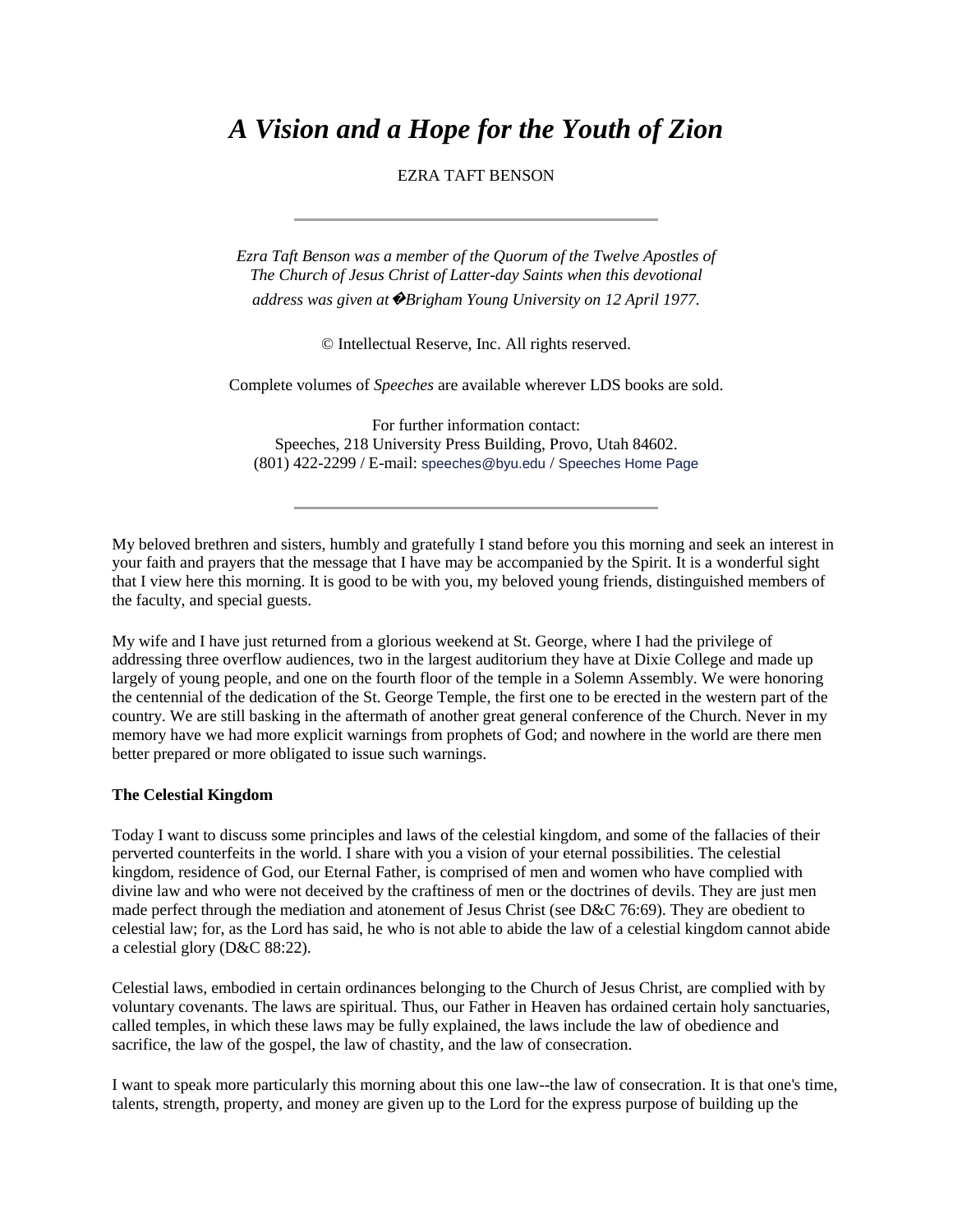kingdom of God and establishing Zion on the earth. Or, as we read in Doctrine and Covenants 105:5, "Zion cannot be built up unless it is by the principles of the law of the celestial kingdom."

Much has been written about this law and its attempted implementations in the early history of the Church; and much deception has taken root, even among some of our members, because of misinformed opinion or misguided interpretations. Some view it as merely an economic alternative to capitalism or the free enterprise system, others as an outgrowth of early communal experiments in America. Such a view is not only shortsighted but tends to diminish in importance a binding requirement for entrance into the celestial kingdom. The law of consecration is a celestial law, not an economic experiment.

The vehicle for implementing the law of consecration is the united order. The basic principle underlying the united order is that everything we have belongs to the Lord; and, therefore, the Lord may call upon us for any and all of our property, because it belongs to him. The united order was entered by "a covenant and a deed which cannot be broken" (D&C 42:30), according to the scriptures. In other words, an individual conveys his titles to all his property to the Church through the bishop. The property becomes the property of the Church. You read about this in the forty-second section of the Doctrine and Covenants.

The bishop then deeds back to the consecrator by legal instrument the amount of personal property required by the individual for the support of himself and his family, as the Lord declares, "according to his circumstances and his wants and needs" (D&C 51:3). This becomes the private, personal property of the individual to develop as he sees fit. It is his stewardship. When an individual produces a profit or surplus more than is needful for the support of himself and his family, the surplus is then placed in the bishops storehouse to administer to the poor and the needy. Under the united order, idleness has no place, and greed, selfishness, and covetousness are condemned. The united order may therefore operate with only a righteous people.

It has been erroneously concluded by some that the united order is both communal and communistic in theory and practice because the revelations speak of equality. Equality under the united order is not economic and social leveling as advocated by some today. Equality, as described by the Lord, is "equal[ity] according to [a man's] family, according to his circumstances and his wants and needs" (D&C 51:3).

Is the united order a communal system? Emphatically not. It never has been and never will be. It is "intensely individualistic." Does the united order eliminate private ownership of property? No. "The fundamental principle of this system [is] the private ownership of property" (J. Reuben Clark, Jr., *Conference Report,* October 1942, p. 57).

Two separate groups of saints have fully implemented this divine law. The first was the united order under Enoch, wherein the Lord designated this people Zion, "because they were of one heart and one mind, and dwelt in righteousness; and there was no poor among them." We read of this in the seventh chapter, eighteenth verse, of Moses, in the Pearl of Great Price. A second instance was the Nephite civilization following the visit of the Savior to the Western Hemisphere after his resurrection. This is recorded in 4 Nephi, the third verse particularly. The failure of the early Saints in this dispensation to live according to the fulness of the law is explained by the Lord in revelations recorded in the Doctrine and Covenants, sections 101 and 105.

I repeat and emphasize that the law of consecration is a law for an inheritance in the celestial kingdom. God, the Eternal Father, his Son Jesus Christ, and all holy beings abide by this law. It is an eternal law. It is a revelation by God to his Church in this dispensation. Though not in full operation today, it will be mandatory for all Saints to live the law in its fulness to receive celestial inheritance. You young people today abide a portion of this higher law as you tithe, pay a generous fast offering, go on missions, and make other contributions of money, service, and time.

## **Satan's Counterfeit System**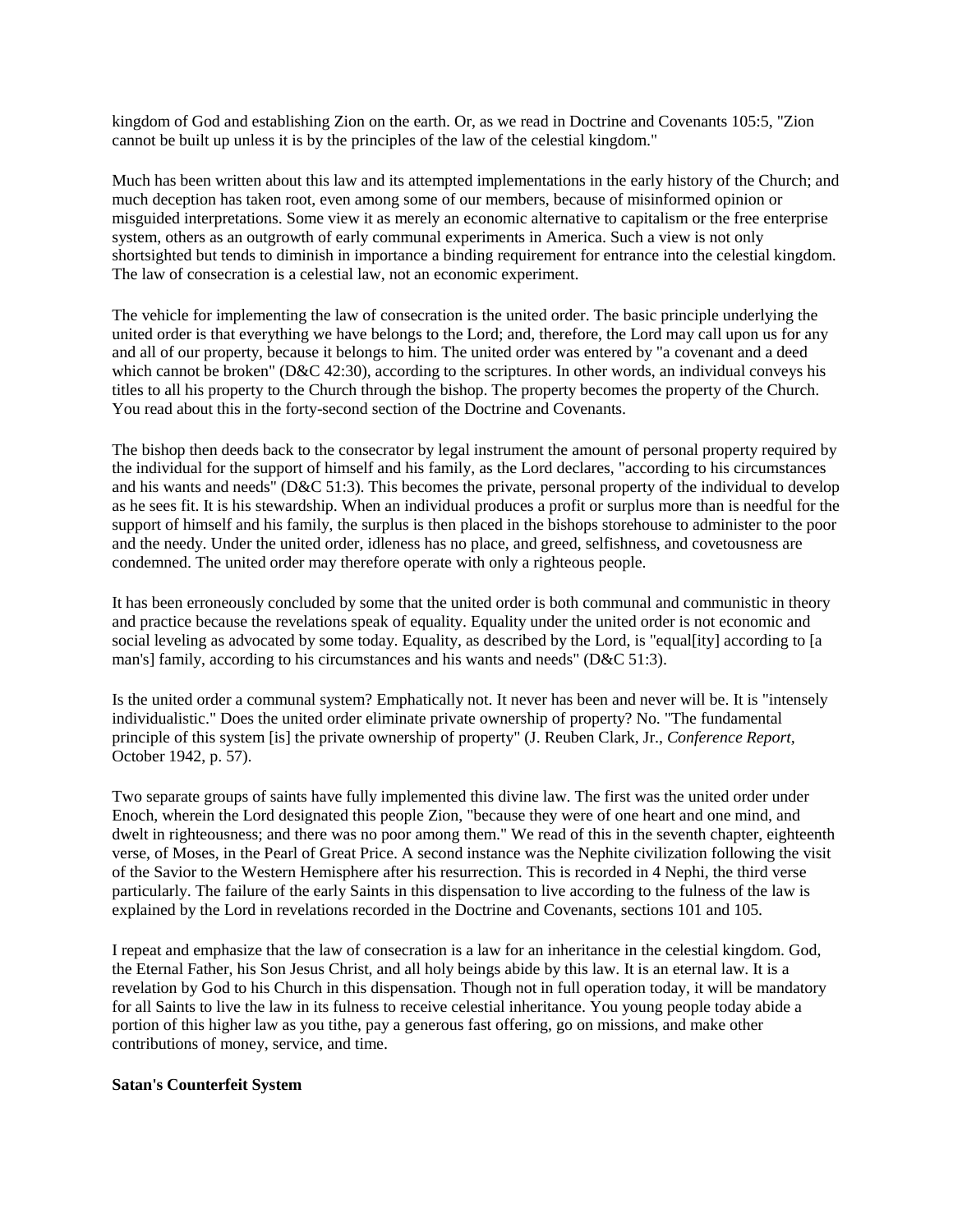But whenever the God of heaven establishes by revelation his design, Satan always comes among men to pervert the doctrine, saying, "Believe it not." He often establishes a counterfeit system, designed to deceive the children of men. His aim, as it was before the foundation of this earth was laid, is to thwart the agency of man and to subjugate him. Throughout all ages of mankind, the adversary has used human agents and despotic governments to establish his purpose. Satan is determined to destroy all that is dear, all that will ennoble and exalt man to a celestial kingdom.

Isaiah foresaw the time when a marvelous work and a wonder would come forth among men (see Isaiah 29:14). Isaiah also predicted that there would be those that "seek deep to hide their counsel from the Lord, and their works are in the dark, and they [shall] say, Who seeth us?" (Isaiah 29:15). He saw the time when the work, man, shall say of him that made him, "He made me not," denying his creation (see Isaiah 29:16). It is well to ask what self-proclaimed atheists came on the human scene following the restoration of the gospel, who established secret works of darkness to overthrow nations by violent revolution and who blasphemously proclaimed the atheistic doctrine that God made us not. Yes, Satan works through human agents. We need only look to some of the ignoble figures in human history who were contemporary to the restoration of the gospel to discover fulfillment of Isaiah's prophecy. I refer to the infamous founders of communism, Karl Marx and Friedrich Engels. Today, if we are alert, we can see further fulfillment of Isaiah's prophecies.

## **Communism--a System Antithetical to the Gospel of Christ**

Through the instigation of Marx and Engels, a most successful counterfeit to the united order was introduced into the world. The declaration of principles found in their Manifesto to the World advocated the overthrow of capitalism and free enterprise, the abolition of private property, the elimination of the family as a social unit, the abolition of all classes, the overthrow of all governments, and the establishment of communal ownership of property in a classless, stateless society. All this was to be accomplished by revolution.

On July 3, 1936, the First Presidency published this warning to Church members. I quote it in part; I hope you will get a copy of the full statement for your files. In part, the statement reads:

*. . . Communism is not a political party, nor a political plan under the Constitution; it is a system of government that is the opposite of our Constitutional government. . . .* 

*Since Communism, established, would destroy our American Constitutional government, to support Communism is treasonable to our free institutions, and no patriotic American citizen may become either a Communist or supporter of Communism.*

*To our Church members we say, Communism is not the United Order, and bears only the most superficial resemblance thereto. Communism is based upon intolerance and force, the United Order upon love and freedom of conscience and action. . . .* 

*Communists cannot establish the United Order, nor will Communism bring it about. . . .* 

*Communism being thus hostile to loyal American citizenship and incompatible with true Church membership, of necessity no loyal American citizen and no faithful Church member can be a Communist.*

*We call upon all Church members completely to eschew [and shun] Communism. The safety of our divinely inspired Constitutional government and the welfare of our Church imperatively demand that Communism shall have no place in America.*

*Signed,*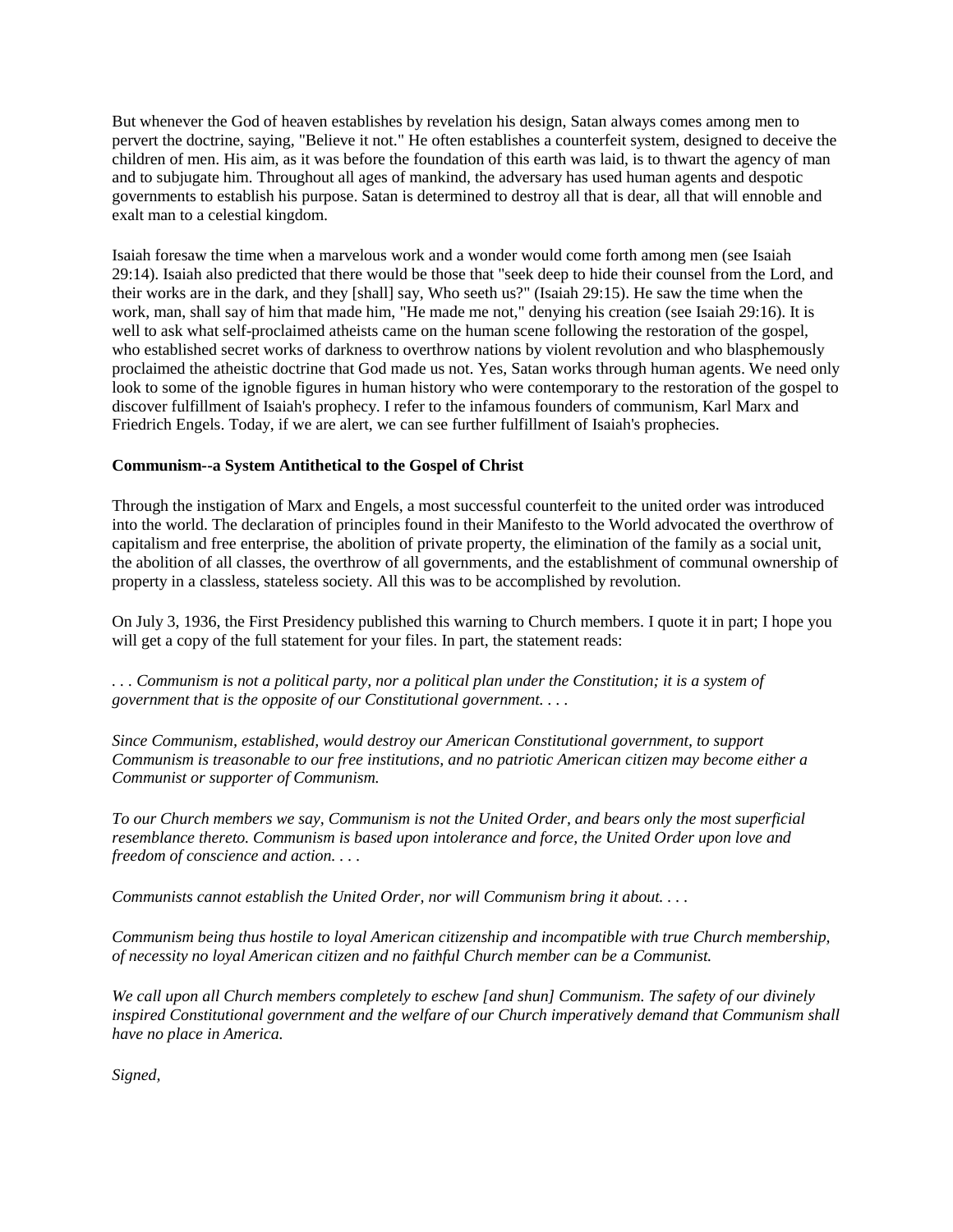*President Heber J. Grant*

*J. Reuben Clark, Jr.*

*David O. McKay*

*The First Presidency*

You students have only to read some of the speeches and writings of the exiled Russian Aleksandr Solzhenitsyn to appreciate this farsighted warning of the First Presidency.

I have been on both sides of the Iron Curtain several times. I have talked to these godless leaders face to face. I say to you with all the sincerity of my soul that since 1933 this godless counterfeit to the gospel has made tremendous progress towards its objective of world domination, for over one-third of the human family are now under totalitarian subjugation.

Today we are in a battle for the bodies and souls of men. It is a battle between two opposite systems: freedom and slavery, Christ and anti-Christ. The struggle today is more momentous than a decade ago, yet today the conventional wisdom, so called, is that we have got to learn to live with communism, to give up our ideas about national sovereignty. You hear that repeated today. Tell that to the millions--yes, the scores of millions- who have met death or imprisonment under the tyranny of communism. Learn to live with communism? Such would be the death knell of freedom and all we hold dear.

The gospel of Jesus Christ can prosper only in an atmosphere of freedom. As members of his Church, we have a major responsibility to do all in our power to see that freedom is preserved and safeguarded. I pray that God will bless you to see communism for what it really is: the greatest system of human slavery that the world has ever known. May you not be deceived into believing that the communists have moderated their goal toward world domination. I say to you that so-called detente is a fraud. Time will prove it to be such.

There is no excuse for any BYU instructor to grant a forum to an avowed communist for the purpose of teaching communism on this campus. It may be done on other campuses in the United States, but it will not be done here.

## **Socialism--a Philosophy Incompatible with Man's Liberty**

Another notable counterfeit system to the Lord's plan is collectivized socialism. Socialism derives its philosophy from the founders of communism, Marx and Engels. Communism in practice is socialism. Its purpose is world socialism, which the communists seek to achieve by revolution, and which the socialists seek to achieve by evolution. Both communism and socialism have the same effect upon the individual--a loss of personal liberty. As was said so well by President J. Reuben Clark, Jr., "The two are as two peas in a pod in their ultimate effect upon our liberties."

Why is socialism incompatible with man's liberty? Socialism cannot work except through an all-powerful state. The state has to be supreme in everything. When individuals begin to exert their God-given rights, the state has to suppress that freedom. So belief in God must be suppressed, and with that gone freedom of conscience and religion must also go. Those are the first of our liberties mentioned in the Bill of Rights.

There are some among us who would confuse the united order with socialism. That is a serious misunderstanding. It is significant to me that the Prophet Joseph Smith, after attending lectures on socialism in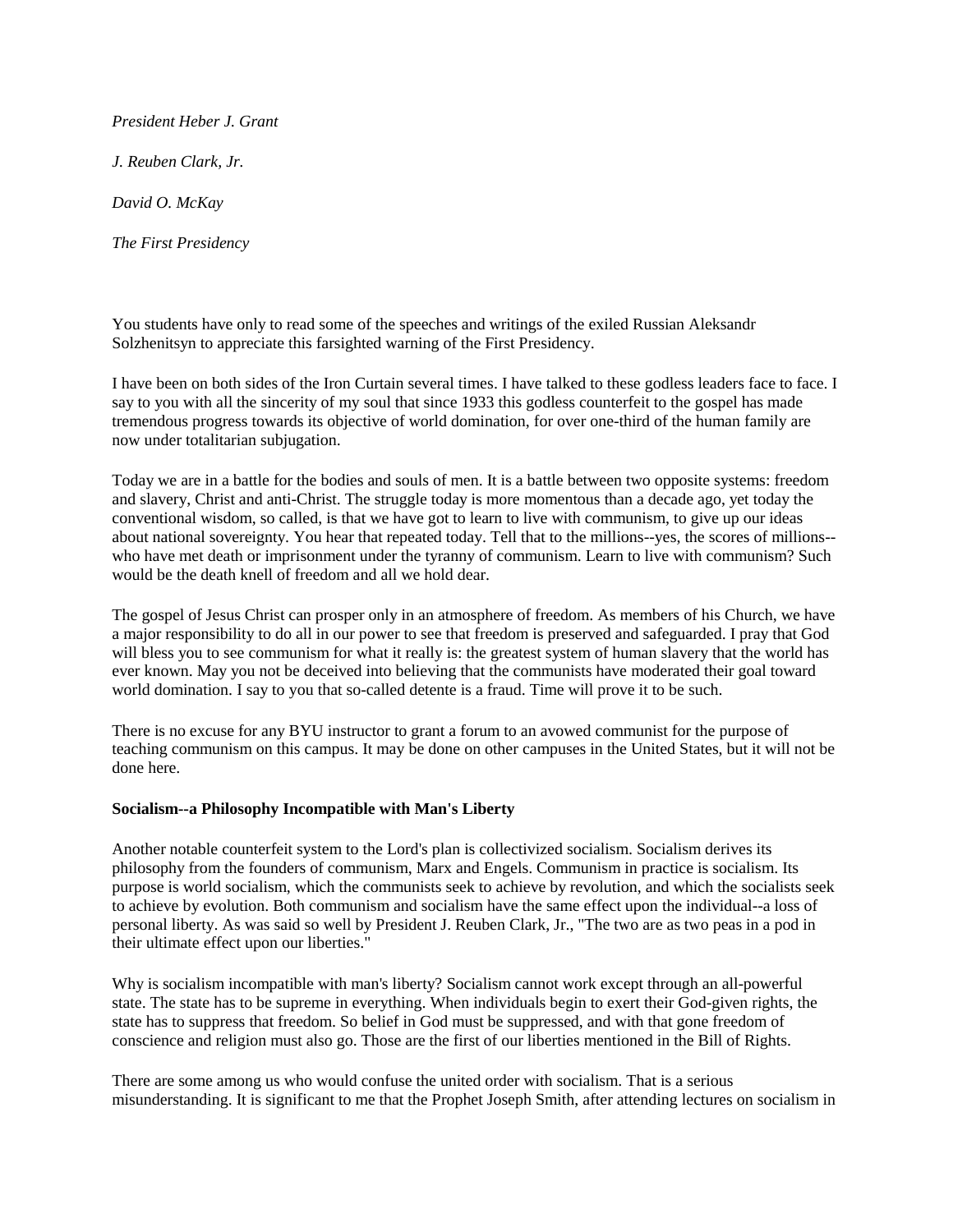his day, made this official entry in the Church history: "I said I did not believe the doctrine" (Joseph Smith, *History of the Church* 6:33).

## **Socialism Disguised under Welfare State Measures**

As citizens of this noble land, we have marched a long way down the soul-destroying road of socialism. If you question that statement, consider the recent testimonial from the Nobel prize-winning economist, Milton Friedman. He indicated that government spending in the United States at all levels amounts to over forty percent of today's total national income. If we continue to follow the trend in which we are heading today, two things will inevitably result: first, a loss of our personal freedom, and second, financial bankruptcy. This is the price we pay when we turn away from God and the principles which he has taught and turn to government to do everything for us. It is the formula by which nations become enslaved.

This nation was established by the God of heaven as a citadel of liberty. A constitution guaranteeing those liberties was designed under the superintending influence of heaven. I have recounted here before what took place in the St. George Temple when the Founding Fathers of this nation visited President Wilford Woodruff, who was then a member of the Twelve and not president of the Church. The republic which was established was the most nearly perfect system which could have been devised to lead men toward celestial principles. We may liken our system to the law of Moses which leads men to the higher law of Christ.

Today, two hundred years later, we must sadly observe that we have significantly departed from the principles established by the founders of our country. James Madison opposed the proposal to put Congress in the role of promoting the general welfare according to its whims in these words:

*If Congress can employ money indefinitely to the general welfare, they may take the care of religion into their own hands; they may appoint teachers in every state, county and parish and pay them out of their public treasure; they may take into their own hands the education of children, establishing in like manner schools throughout the Union; they may assume the provision of the poor. . . . Were the power of Congress to be established in the latitude contended for* [and it was an issue then]*, it would subvert the very foundations, and transmute the very nature of the limited Government established by the people of America.* [quoted in Donald L. Newquist, *Prophets, Principles, and National Survival,* p. 342]

That statement, given as a warning, has proved prophetic. Today Congress is doing what Madison warned about. Many are now advocating that which has become a general practice since the early 1930s: a redistribution of wealth through the federal tax system. That, by definition, is socialism!

Americans have always been committed to taking care of the poor, aged, and unemployed. We have done this on the basis of Judaic-Christian beliefs and humanitarian principles. It has been fundamental to our way of life that charity must be voluntary if it is to be charity. Compulsory benevolence is not charity. Today's socialists- who call themselves egalitarians--are using the federal government to redistribute wealth in our society, not as a matter of voluntary charity, but as a so-called matter of right. One HEW official said recently, "In this country, welfare is no longer charity, it is a right. More and more Americans feel that their government owes them something" (*U.S. News and World Report,* April 21, 1975, p. 49). President Grover Cleveland said--and we believe as a people--that though the people support the government the government should not support the people.

The chief weapon used by the federal government to achieve this "equality" is the system of transfer payments. This means that the federal governments collects from one income group and transfer payments to another by the tax system. These payments are made in the form of social security benefits, Medicare and Medicaid, and food stamps, to name a few. Today the cost of such programs has been going in the hole at the rate of 12 billion dollars a year; and, with increased benefits and greater numbers of recipients, even though the tax base has been increased we will have larger deficits in the future.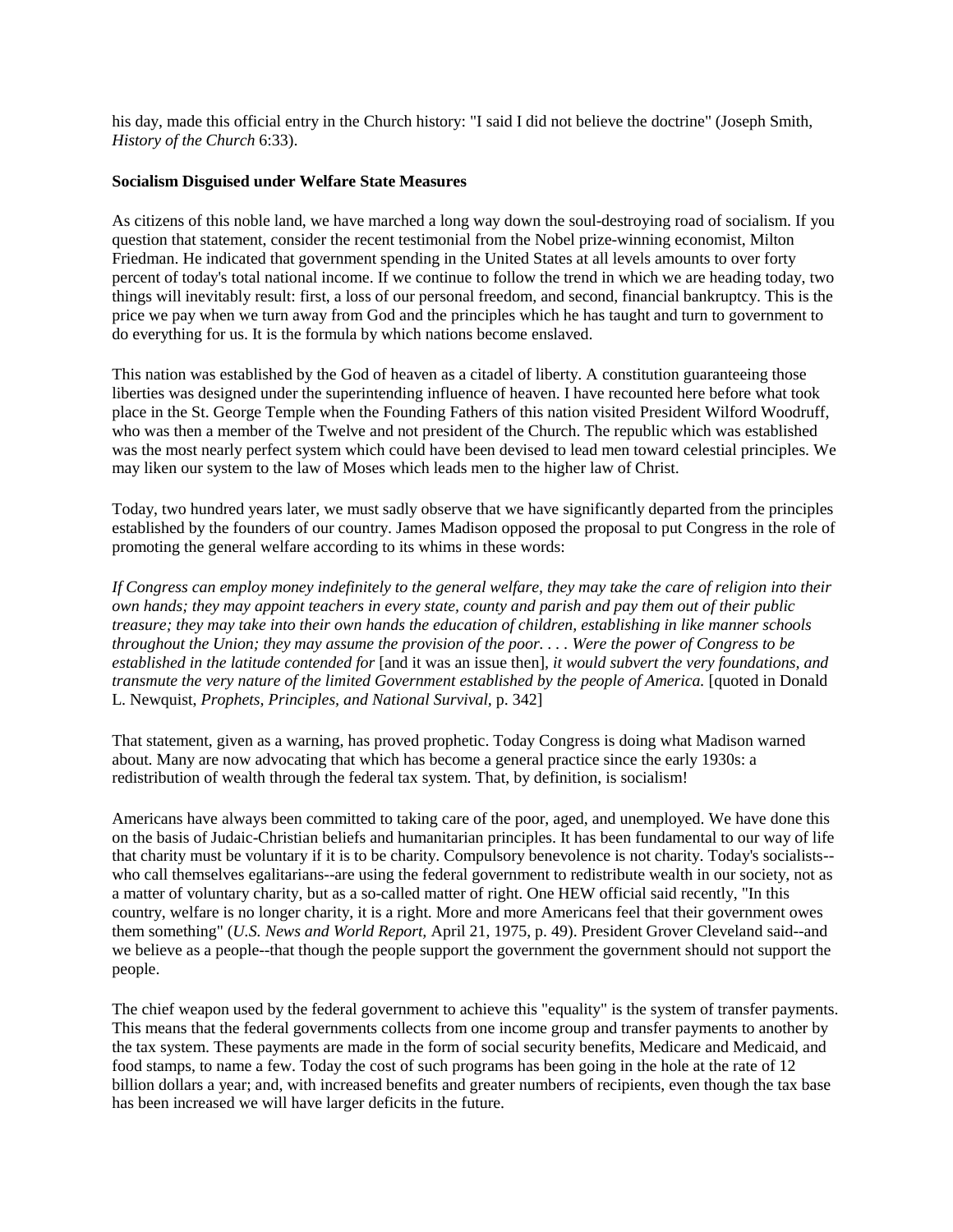Today the party now in power is advocating and has support, apparently in both major parties, for a comprehensive national health insurance program--a euphemism for socialized medicine. Our major danger is that we are currently (and have been for forty years) transferring responsibility from the individual, local, and state governments to the federal government--precisely the same course that led to the economic collapse in Great Britain and New York City. We cannot long pursue the present trend without its bringing us to national insolvency.

Edmund Burke, the great British political philosopher, warned of the threat of economic equality. He said,

*A perfect equality will indeed be produced--that is to say, equal wretchedness, equal beggary, and on the part of the petitioners, a woeful, helpless, and desperate disappointment. Such is the event of all compulsory equalizations. They pull down what is above; they never raise what is below; and they depress high and low together beneath the level of what was originally the lowest.*

Are we part of the problem or part of the solution?

Recently a letter came to my office, accompanied by an article from your *Daily Universe,* on the matter of BYU students taking food stamps. The query of the letter was: "What is the attitude of the Church on taking food stamps?" The Church's view on this is well known. We stand for independence, thrift, and abolition of the dole. This was emphasized in the Saturday morning welfare meeting of general conference. "The aim of the Church is to help the people to help themselves. Work is to be re-enthroned as the ruling principle of the lives of our Church membership" (Heber J. Grant, *Conference Report,* October 1936, p. 3).

When you accept food stamps, you accept an unearned handout that other working people are paying for. You do not earn food stamps or welfare payments. Every individual who accepts an unearned government gratuity is just as morally culpable as the individual who takes a handout from taxpayers' money to pay his heat, electricity, or rent. There is no difference in principle between them. You did not come to this University to become a welfare recipient. You came here to be a light to the world, a light to society--to save society and to help to save this nation, the Lord's base of operations in these latter days, to ameliorate man's social conditions. You are not here to be a parasite or freeloader. The price you pay for "something for nothing" may be more than you can afford. Do not rationalize your acceptance of government gratuities by saying, "I am a contributing taxpayer too." By doing this you contribute to the problem which is leading this nation to financial insolvency.

Society may rationalize immorality, but God cannot condone it. Society sponsors Sabbathbreaking, but the Church counsels otherwise. Society profanes the name of Deity, but Latter-day Saints cannot countenance it. Because society condones a dole, which demoralizes man and weakens his God-given initiative and character, can we?

I know what it is, as many of your faculty members do, to work my way through school, taking classes only during winter quarters. If you don't have the finances to complete your education, drop out a semester and go to work and save. You'll be a better man or woman for so doing. You will have preserved your self-respect and initiative. Wisdom comes with experience and struggle, not just with going through a university matriculation. I hope you will not be deceived by current philosophies which will rob you of your godly dignity, self-respect, and initiative, those attributes that make a celestial inheritance possible. It is in that interest, and that only, that I have spoken so plainly to you.

## **My Hope for You, the Youth of Zion**